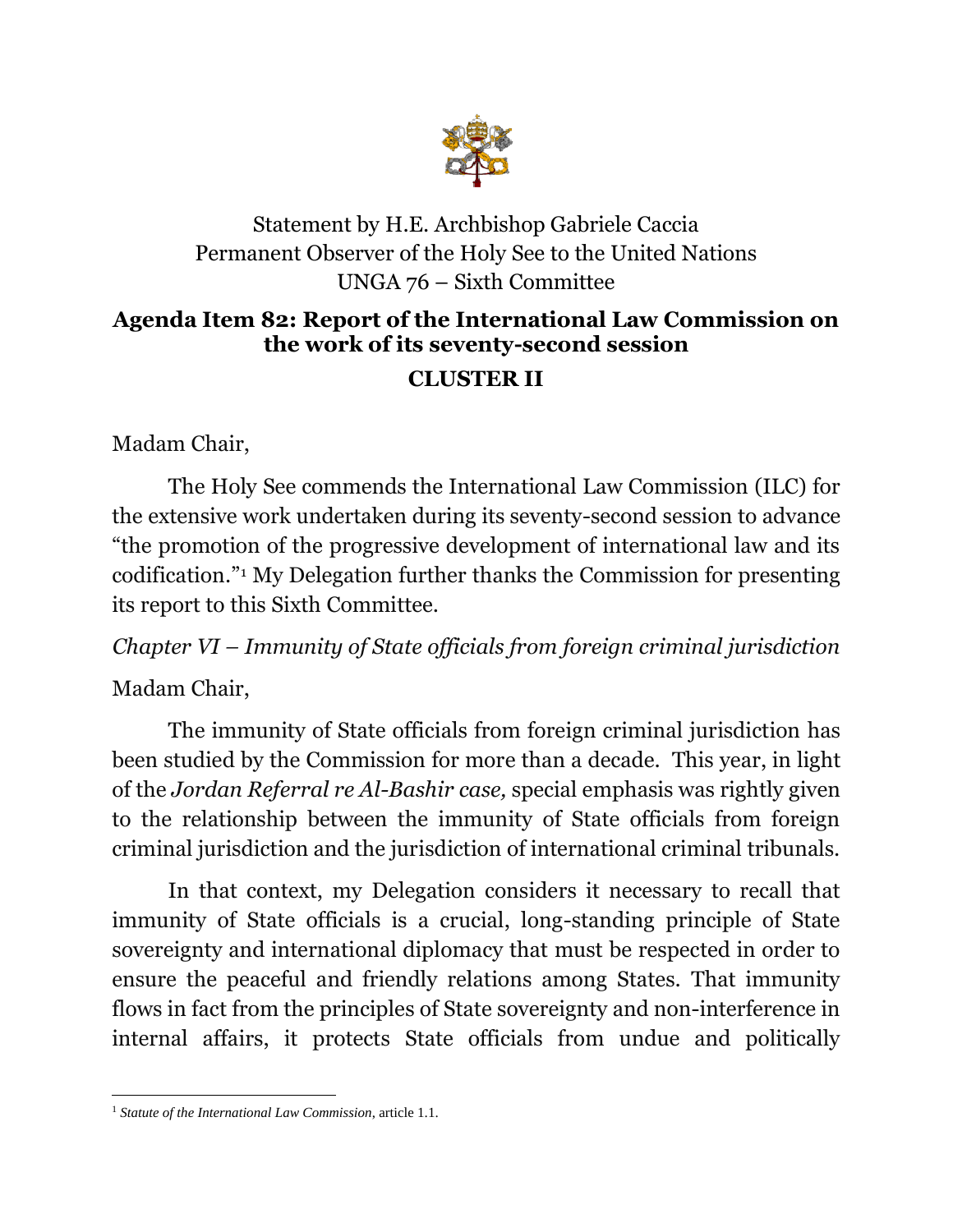motivated prosecution and facilitates diplomatic relations. Hence, while defenses based on the functional immunity of public officials should not apply in principle to the most serious crimes of international concern, from a policy point of view, the immunity *ratione personae* of the highest official of the State while in office must be preserved. As my Delegation already noted last year, respecting that immunity is in fact a precondition of the orderly conduction of international affairs and for any mediation or peacebuilding efforts. Prosecutorial discretion, undoubtedly crucial both at the national and international level, should be exercised with the greatest wisdom, particularly in cases of democratic transitions and at the end of civil wars.

The Holy See is grateful to the Commission for the careful attention it has dedicated to this topic and encourages it to continue work on the draft articles, a process that is already far advanced.

#### *Chapter IX: Sea-level rise in relation to international law*

Madam Chair,

During its last three sessions, the Commission has discussed important questions relevant to international law stemming from the factual consequences of sea-level rise. It must be recalled, however, that sea-level rise is much more than a legal issue. It continues to impact the daily lives of millions around the world. Considering that a quarter of the world's population lives on or near a coast, and that most megacities are situated in coastal areas, the number of those impacted directly by sea-level rise will continue to increase. 2

The Commission has wisely adopted an approach that looks at the issues in a broad manner, while also delineating the legal challenges posed by sea-level rise in specific legal areas, such as the law of the sea, statehood, human rights and migration. The challenge of understanding and seeking solutions to complex legal and technical issues without losing sight of their

<sup>2</sup> Cf. Pope Francis, Encyclical letter *Laudato si'*, 24.